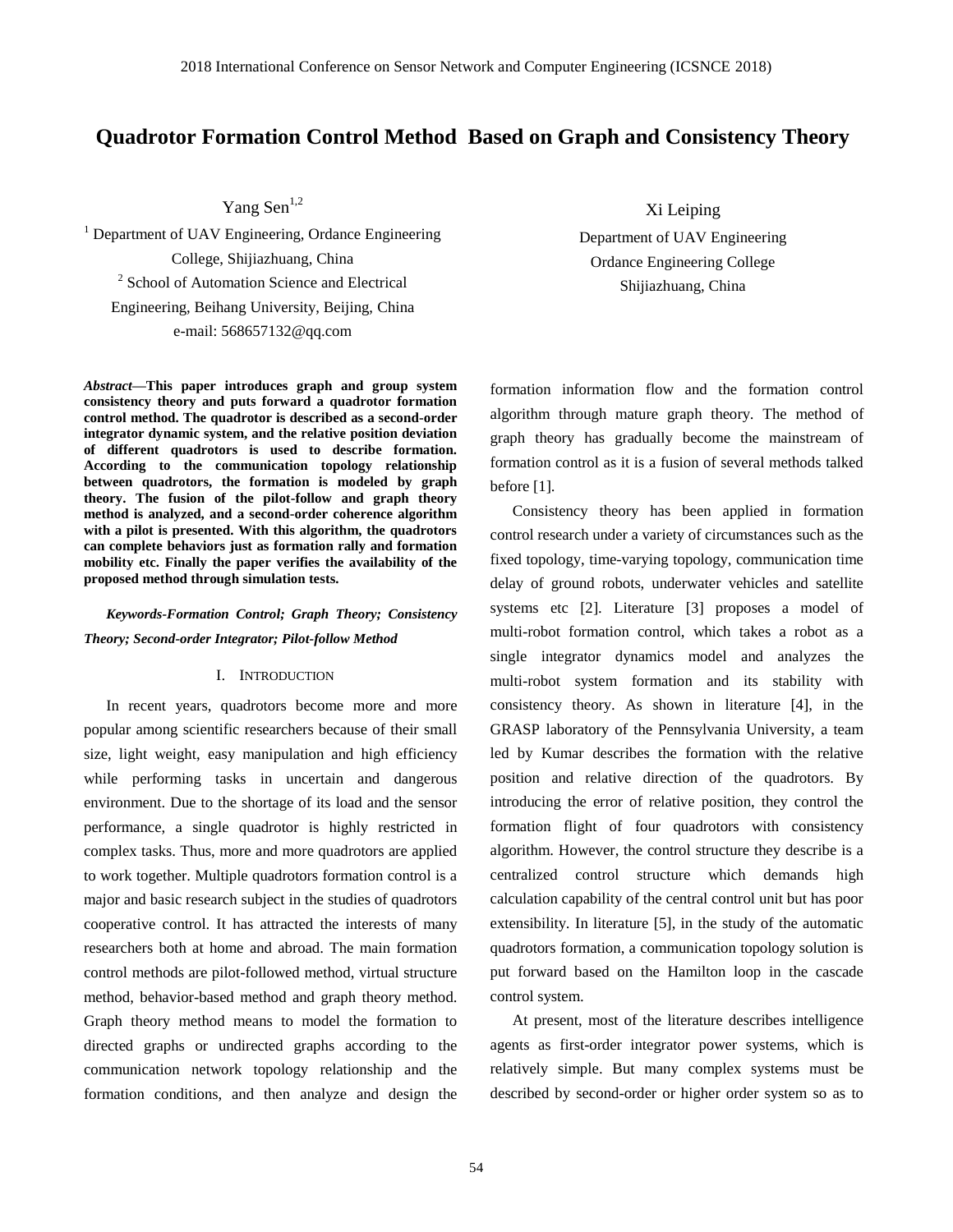realize accurate and effective control. This article combines graph theory method and pilot-follow method and describes a as s second order integrator system. Through the second-order coherence algorithms, the formation of control method is studied under the topological structure that only one quadrotor is informed of the flight path and all the follower quadrotors can receive information from the pilot.

# II. GRAPH THEORY AND CONSISTENCY OF THE GROUP SYSTEM INFORMATION

#### *A. Graph theory*

Graph is a data structure composed by a vertex set and the binary relation between vertexes (i.e., the set of edge), usually referred to as  $G = (V, E)$ . The collection of vertices and edges are represented as:

$$
\begin{cases}\nV(G) = \{v_1, v_2, \dots, v_n\} \\
E(G) = \{(v_i, v_j) : v_i, v_j \in V(G)\}\n\end{cases}
$$

In the diagram, if node i and node j has information exchange, the edge  $(v_i, v_j)$  exists; If there is no directional information exchange, then the following exists:

 $(v_i, v_j) \in E \Leftrightarrow (v_i, v_i) \in E$ 

The diagram is called undirected graph. If the information stream is flowing from node i to node j, then the edge is directional and the diagram is a directed graph. Undirected graph can be considered as a special case of directed graph. Directed graph is more practical as it takes the one-way flow of information into consideration.

Adjacency matrix uses algebra matrix to describe the location relationship between the nodes, note adjacency

matrix as  $A = [a_{ij}] \in R^{n \times n}$ , thereinto

$$
a_{ij} = \begin{cases} 1, & v_i v_j \in E \\ 0, & \text{other} \end{cases}
$$

The neighbor nodes for the node i is the set  $N_i \subseteq V(G)$ , namely

 $N_i = \{v_j \in V : (v_i, v_j) \in E\}$ 

In undirected graph, the degree of any node i is defined as the number of neighbor nodes of node i; in directed graph, the node degree is equal to the sum of the inward degree and the outward degree of node i, namely,

$$
d(v_i) = d_{in}(v_i) + d_{out}(v_i)
$$

The inward degree and the outward degree of node  $V_i$ 

are respectively defined as:  
\n
$$
d_{in}(v_i) = \sum_{j=1}^{n} a_{ji}, d_{out}(v_i) = \sum_{j=1}^{n} a_{ij}
$$

The undirected graph/directed graph Laplacian matrix adopts the following definition:

$$
l_{ij} = \begin{cases} \sum_{k=1}^{n} a_{ik}, & i = j \\ -a_{ij} , & i \neq j \end{cases}
$$

### *B. Group system information consistency*

Assuming that number of flight vehicles in the formation is n, we use  $G_n \triangleq (v_n, \varepsilon_n)$  to indicate the communication topology among various vehicles, in which  $v_n = \{1, 2, \dots, n\}$ is the node set,  $\varepsilon_n \subseteq v_n \times v_n$  is the edge set. The matrix  $A_n = [a_{ij}] \in R^{n \times n}$  and  $L_n = [l_{ij}] \in R^{n \times n}$  are respectively the adjacency matrix and asymmetric Laplacian of graph *Gn* . Consider a simple single integrator system:

$$
\dot{\xi}_i = u_i, i = 1, 2, \cdots n \tag{1}
$$

In the equation above,  $\zeta_i \in R^m$  and  $u_i \in R^m$  are respectively the information state and control input of vehile i.

The common continuous time consistency algorithm of first-order integrator system is:

$$
u_i = -\sum_{j=1}^n a_{ij}(t) (\xi_i - \xi_j), i = 1, 2, \cdots n
$$
 (2)

The above two equations are rewritten into matrix form as below:

$$
\dot{\boldsymbol{\xi}} = -\Big[L_n(t)\otimes I_m\Big]\boldsymbol{\xi} \tag{3}
$$

*Theorem*  $I^{[6]}$ : Under the condition of fixed time invariant communication topology, if and only if directed communication topology is a bunch of directed spanning tree, the flight vehicles formation can gradually reach agreement; Under the condition of time-varying communication topology, the conditions for flight vehicles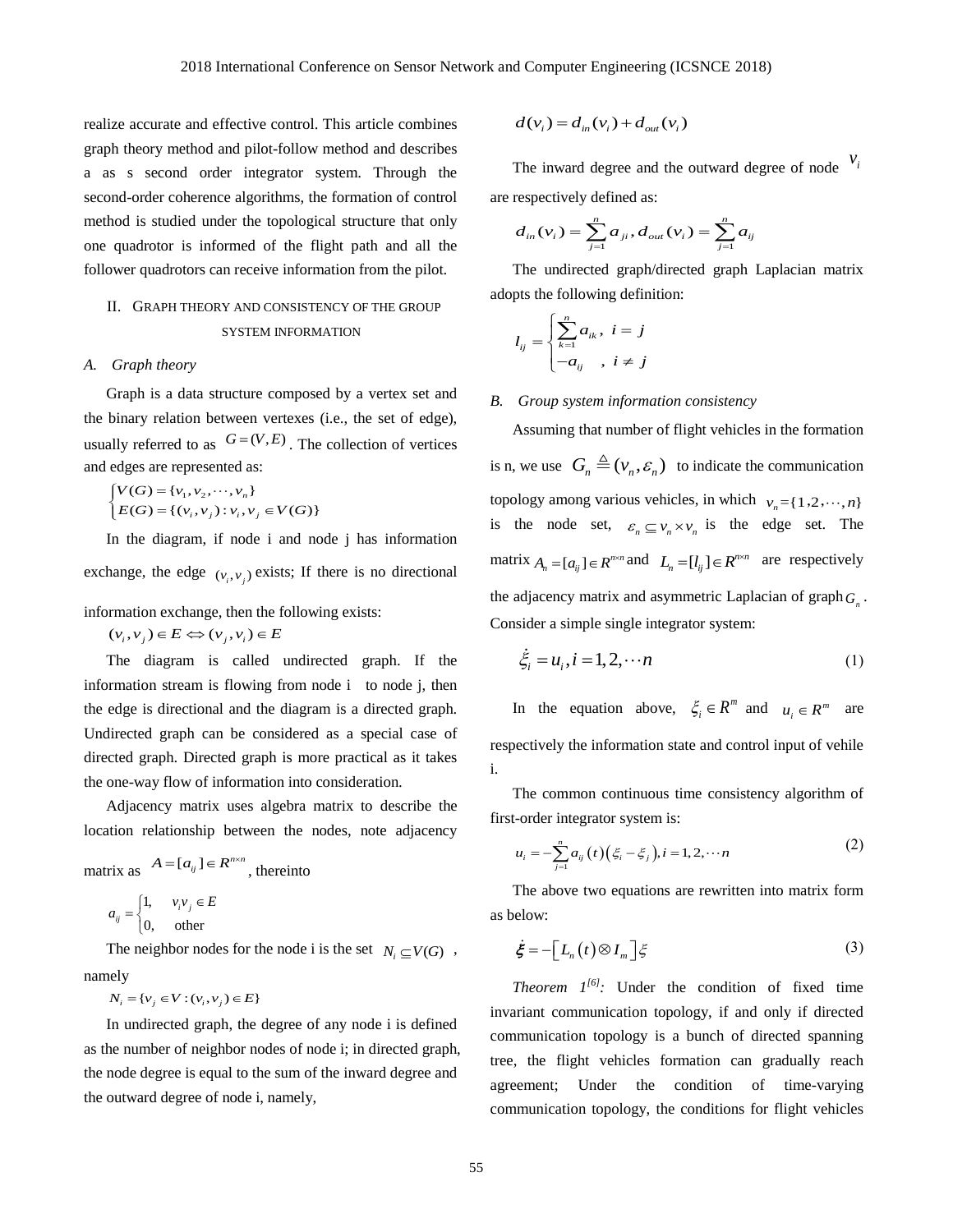formation reaching agreement are the existence of an infinite number of uniformly bounded adjacency periods which enables the set of the directed communication topology of the flight vehicles formation to exist in all these periods and contain a bunch of directed spanning tree.

When considering the maneuver of the flight vehicles formation, we indicate the information equation with a second order integral dynamic system. The second-order dynamic systems integrator algorithm is an extension of the first-order integrator power system consistency algorithm. The existence of a tufted spanning tree in the directed graph is conditions of second-order dynamic systems integrator agreement necessary rather than sufficient conditions.

Taking the following second order integrator power system as an example:

$$
\dot{\xi}_i = \zeta_i \dot{\zeta} = u_i \tag{4}
$$

 $\zeta_i \in R^m$  is the state of system information;  $\zeta_i \in R^m$  is

system information state derivative;  $u_i \in R^m$  is the system information input control of member i.

Assuming that the same communication topology about the transfer between  $\xi_i$  and  $\zeta_i$  exists among different quadrotors, and also uses  $G_n \triangleq (v_n, \varepsilon_n)$  to represent, and

 $A_n$  and  $L_n$  respectively represent the adjacency matrix and asymmetric Laplace matrix. A basic second-order dynamic systems integrator consistency algorithm is as follows:

$$
u_{i} = -\sum_{j=1}^{n} a_{ij} (t) [(\xi_{i} - \xi_{j}) + \gamma(t) (\zeta_{i} - \zeta_{j})]
$$
 (5)

 $i = 1, 2, \dots, n$  . For any time t is a positive number. If  $\xi$ <sup>*i*</sup> and  $\zeta$ <sup>*i*</sup> respectively signify the position and speed of vehicle i for all  $\xi_i(0)$  and  $\zeta_i(0)$ , through operation type (5), when  $t \to \infty$ ,  $\left\| \xi_i - \xi_j \right\| \to 0$  and  $\left\| \xi_i - \xi_j \right\| \to 0$ , the formation may reach an agreement at this time.

If  $\xi = [\xi_1^T \xi_2^T \cdots \xi_n^T]^T$ ,  $\zeta = [\zeta_1^T \zeta_2^T \cdots \zeta_n^T]^T$ , the equation above can be rewritten as

$$
\begin{cases} \dot{\xi} \\ \dot{\zeta} \end{cases} = (\Theta(t) \otimes I_m) \begin{bmatrix} \xi \\ \zeta \end{bmatrix}
$$
 (6)

While 
$$
\Theta(t) = \begin{bmatrix} 0_{n \times n} & I_n \\ -L_n(t) & -\gamma(t)L_n(t) \end{bmatrix}
$$
.

*Theorem 2:* Algorithms (6) asymptotically may reach consistent if and only if there are only two zero eigenvalues in  $\Theta$ , and other nonzero eigenvalues are all negative real<br>part, Particularly for large enough t,<br> $\xi_i(t) \rightarrow \sum_{i=a}^{n} p_i \xi_i(0) + t \sum_{i=1}^{n} p_i \zeta_i(0), \quad \zeta_i(t) \rightarrow \sum_{i=1}^{n} p_i \zeta_i(0)$ 

part, Particularly for large enough t,  
\n
$$
\xi_i(t) \to \sum_{i=a}^{n} p_i \xi_i(0) + t \sum_{i=1}^{n} p_i \zeta_i(0), \quad \zeta_i(t) \to \sum_{i=1}^{n} p_i \zeta_i(0)
$$

Thereinto

 $\mathbf{p} = [p_1 \quad p_2 \quad \cdots \quad p_n]^\text{T} \ge 0 \quad \text{if} \quad \mathbf{I}_n^\text{T} p = 1 \quad \text{if} \quad \mathbf{I}_n^\text{T} p = 0 \quad \text{Relevant}$ 

attests for the Theorem refers to the literature [7].

# III. SYSTEM MODELING AND DESIGN OF QUADROTORS FORMATION

Quadrotor is a typical underactuated system which has four input and six output. They are usually divided into "X" type and"+ "type. Quadrotor realizes pitch, yaw and roll motion of the plane by controlling the four motor and the speed of the propeller. The definition of inertia coordinate system  $\sum_{I} (OXYZ)$  and body coordinate system  $\sum_{B}\left( \textit{oxyz}\right) \text{ }$  , as shown in Fig.1.



Figure 1. The definition of quadrotor's position coordinate system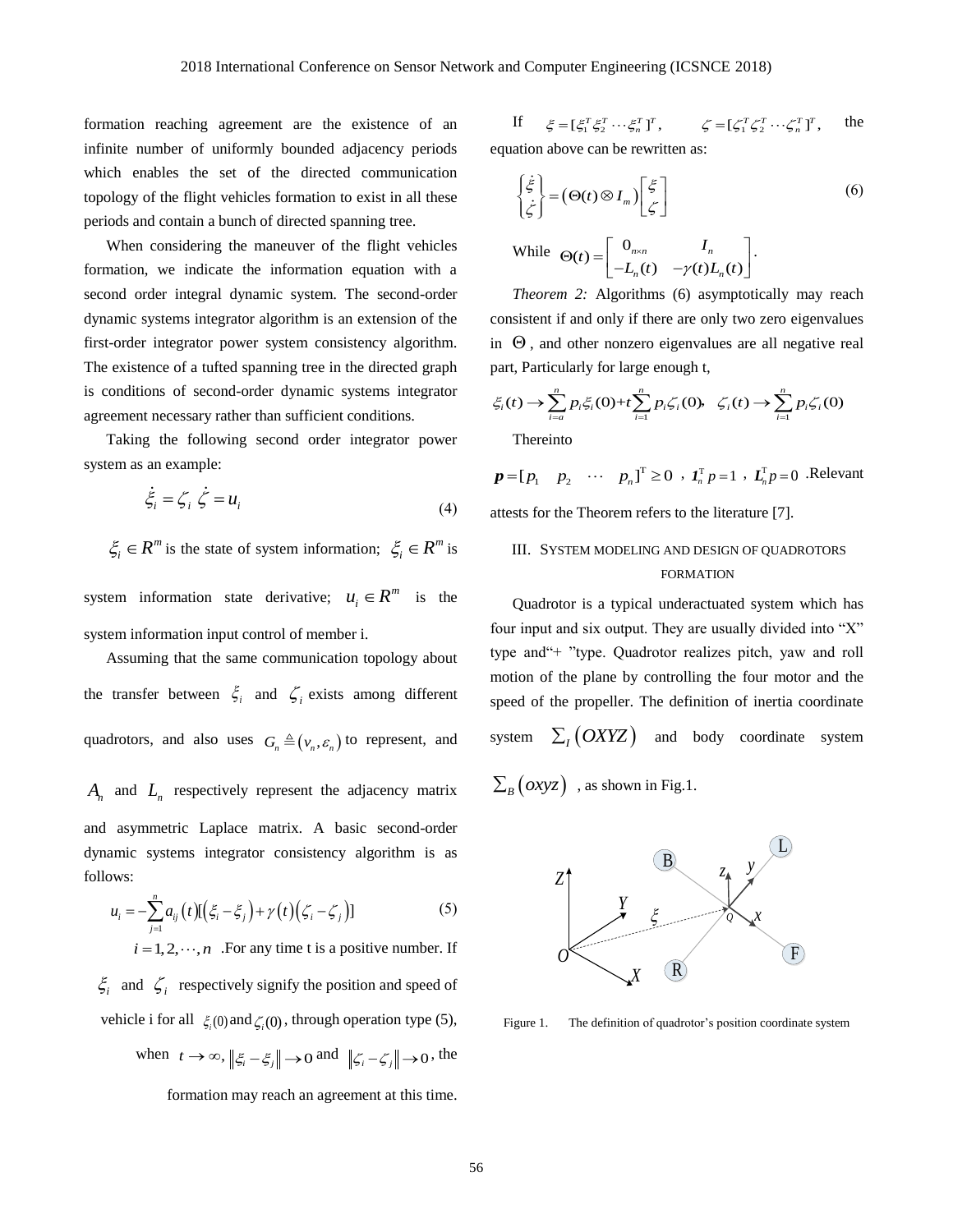$\xi, v \in \mathbb{R}^3$  is the position and velocity of the quadrotor under the inertial coordinates, and  $\omega \in R^3$  is the varying attitude angular velocity of the vehicle under coordinate system.  $\mathfrak{R} \in \mathbb{R}^{3 \times 3}$  is referred to as the rotation matrix from

the coordinate system to the inertial coordinate system,  
\n
$$
\mathfrak{R} = \begin{bmatrix} c_{\theta}c_{\psi} & -c_{\phi}s_{\psi} + s_{\phi}s_{\theta}c_{\psi} & s_{\phi}s_{\psi} + c_{\phi}s_{\theta}c_{\psi} \\ c_{\theta}s_{\psi} & c_{\phi}c_{\psi} + s_{\phi}s_{\theta}s_{\psi} & -s_{\phi}c_{\psi} + c_{\phi}s_{\theta}s_{\psi} \\ -s_{\theta} & s_{\phi}c_{\theta} & c_{\phi}c_{\theta} \end{bmatrix}
$$
\n(7)

 $s = \sin(\bullet)$  and  $c = \cos(\bullet)$  represent the sine and

<sup>3</sup> is the position and velocity of the quadrotor<br>inertial coordinates, and  $\omega \in R^3$  is the varying<br>gular velocity of the vehicle under coordinate<br>glar velocity of the velocite under coordinate<br>glar velocity of the veloc cosine.  $\Theta = [\phi \quad \theta \quad \psi]^T \in R^3$  is the euler angle of quadrotor in the vehicle coordinate system.  $e_z = [0 \ 0 \ 1]^T$  is the unit vector of z shaft.  $n = \Re e_z$  is column 3 of attitude matrix. m is the weight of the quadrotor.  $J = diag\begin{bmatrix} J^1 & J^2 & J^3 \end{bmatrix} \in R^{3\times 3}$  is the system rotation inertia matrix. g is the acceleration of gravity. T is the total lift of the four propellers that drives the quadrotors' position change.  $\boldsymbol{\tau} = \begin{bmatrix} \tau_1 & \tau_2 & \tau_3 \end{bmatrix}^T$  respectively represent the control matrix of roll, pitch and yaw direction. It is assumed that the center of the aircraft is the origin of the coordinate system. Driving motor has no installation angle error. Excepting the rotor rotation, the rest of a quadrotor is supposed as rigid. Taking the north, east, and the ground coordinate system as the inertial coordinate system, this paper adopts the system model in the literature [8]:

$$
\begin{cases}\n\dot{\xi} = v \\
m\dot{v} = mg\boldsymbol{e}_z - n\boldsymbol{T} \\
\dot{\boldsymbol{R}} = \boldsymbol{R}S(\omega) \\
J\dot{\omega} = -\omega \times \boldsymbol{J}\omega + \tau\n\end{cases}
$$
\n(8)

The quadrotor position control comprises the inner and outer loop control structure, in which the inner ring controls posture and the outer one controls position. The controller can be seen in literature [8]. The main concern here is the formation control algorithm. The formation controller receives state information of itself and the other members of

the formation through its own sensors and the wireless communication network, puts out the respective expected position and posture to position controller, and drives actuator to perform formation task, as shown in Fig.2. The key study is the design of formation controller based on second order integrator dynamic model.



Figure 2. Structure of the formation control system

If the formation size is N, according to the information interaction relationship between quadrotors, the quadrotors formation can be modeled as a directed graph. i is the node  $V_i$  in the directed graph, information flowing from i to j is marked as edge  $e_{ij}$ ,  $i, j = (1, 2, \dots, N)$ . Number 1 is specified as the pilot and the rest are followers. In formation control layer, we can see each of the quadrotor as a particle in three-dimensional space, and the quadrotors system meet the type (4).  $\xi_i(t) \in R^n$  and  $\zeta_i(t) \in R^n (n = 1, 2, 3)$  represent position and speed information of quadrotor i.  $u_i(t) \in R^n$  is the corresponding input control. Assuming that the pilot only broadcast its own information  $\xi^r$  and  $\zeta^r$ , the rest followers are able to receive state information from the pilot. The formation topology structure is shown in Fig.3. Regardless of the pilot, the topological relationship between followers can be arbitrary directed graph.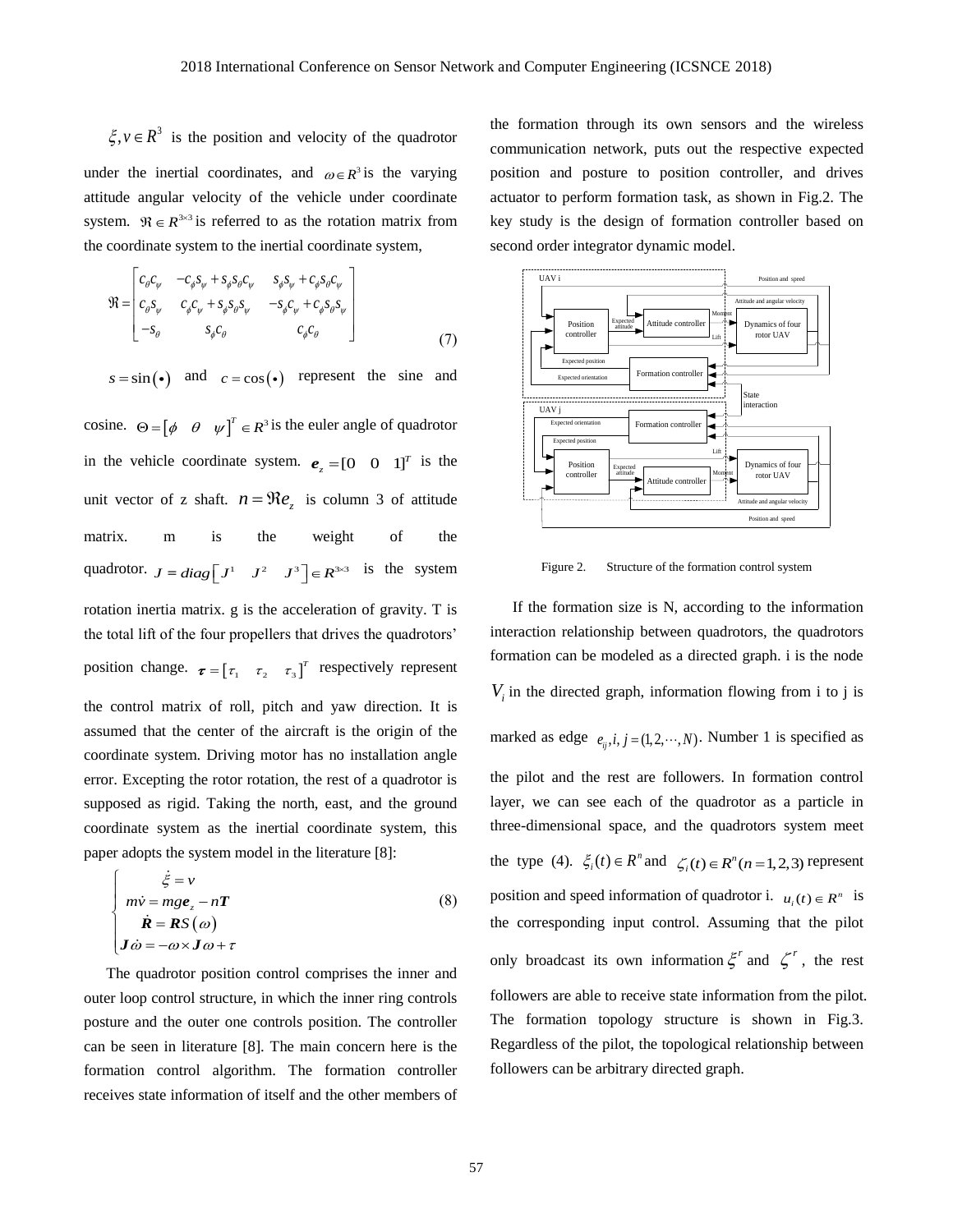

Figure 3. Communication topology graph

In the process of formation, communication topology remains unchanged and maintains fixed formation. For the convenience of analysis, we consider the simple case of one dimension, the analysis of the three dimensional space can be obtained through the Kronecker product.

The center of the formation is defined as  $V_c$ , and its

coordinate is  $R_c = (x_c, y_c, z_c)$ .  $V_c$  is the consistent balance point for consistency algorithm. If there is a leading vehicle,  $V_c$  is the position of the leader, and when without a leader it is the geometric center. We adopt relative position vector to describe the formation and define the relative position deviation as  $R_i^* = (x_i^*, y_i^*, z_i^*)^T$ . The spatial location relations are shown in Fig.4.

For the condition of the existence of a pilot, the following consistency algorithm is shown as:

$$
u_i(t) = \dot{v}_L - \alpha \left\{ \left[ \left( x_i - x_i^* \right) - x^d \right] + \gamma \left( v_{ix} - v_x^* \right) \right\}
$$
  

$$
- \sum_{j=1}^n \alpha_{ij} \left\{ \left[ \left( x_i - x_i^* \right) - \left( x_j - x_j^* \right) \right] + \gamma \left( v_{ix} - v_{j*} \right) \right\}
$$
  
(9)

 $x^d$  and  $x^d$  $x_x^d$  are respectively the information of the pilot's position and speed.  $\alpha$  is the adjacency relation between followers and the pilot. When a follower i can receive the pilot's state information,  $\alpha > 0$ , otherwise  $\alpha = 0$ . Here we take  $\alpha = 1$ . In this algorithm, the followers also need to obtain the second order derivative information about the pilot status, namely the pilot input control.



Figure 4. The position relationship among formation members

*Theorem 3:* If  $\mu_i$  is the i characteristic values of  $-L_n$ , and  $\lambda_i = -\alpha + \mu_i$ ,  $\overline{\gamma} = 0$ , when all of the  $n-1$  nonzero eigenvalues of  $-L_n$  are all negative real part if

$$
\overline{\gamma} = \max_{\forall \text{Re}(\lambda_i) < 0 \text{ and } \text{Im}(\lambda_i) > 0} |\mu_i| \sqrt{\frac{2}{|v_i|\cos\left(\arctan\frac{\text{Im}(\lambda_i)}{\text{Re}(\lambda_i)}\right)}}
$$

 $\gamma > \overline{\gamma}$ , otherwise,

Therefore in the consistency of the algorithm (9), when  $t \to \infty$ , then  $(x_i - x_i^*) \to x^a$ and  $v_{ix} \rightarrow v_x^d$ ,  $i = 1, 2, \cdots, n$ .

When  $t \to \infty$  , algorithm (9) will ensure  $\|x_i - x^d\| \to x_i^*$  and  $\|v_{ix} - v_x^d\| \to 0$  At this time the formation reaches consistency and generates the specified array. On the stabilization issue of the formation, each quadrotor must agree on the formation center. The center's position is changeless and the velocity is zero, which means  $\frac{d}{r} \equiv 0$  $v_x^d \equiv 0$ . Through the consistency algorithm, different formation can be designed only by changing the communication topology G and setting up different location deviation  $R_i^*$ .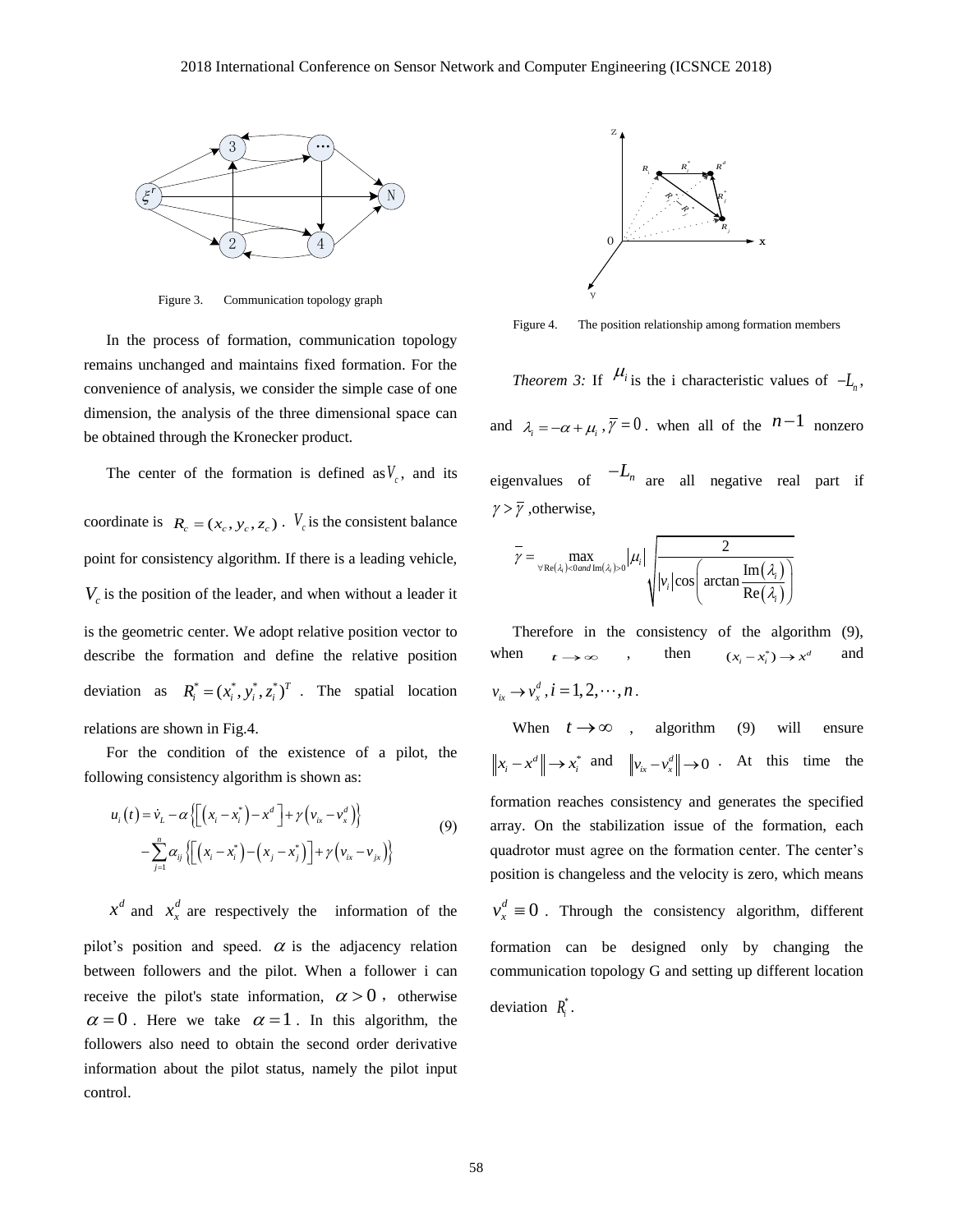### IV. EXPERIMENT SIMULATION

#### *A. Parameter settings*

Quadrotor control adopts traditional PID control algorithm. The inner ring control is for posture stability while the outer ring for position control. The experiment assumes that the underlying controller is well performed. On that basis, the formation control module is inserted. The formation number is  $N = 5$ , and there are no obstacles in the flight space, the system mass  $m = 0.6kg$ , and the moment of

inertia are 
$$
J_x = J_y = 0.2kg \cdot m^2
$$
,  $J_z = 0.04kg \cdot m^2$  the

communication topological structure is shown in Fig.5. The Specific parameter is set as  $\alpha = 1, \gamma = 2$ . Quadrotor numbers 1 is the pilot and the remaining four are the followers. The deviation to describe the relative position of the expectation formation is set to

n is set to  
\n
$$
R^* = [R_1^* R_2^* R_3^* R_4^*] = \begin{bmatrix} 0 & -0.5 & 0 & 0.5 \\ 0.5 & 0 & 0.5 & 0 \\ 0 & 0 & 0 & 0 \end{bmatrix}
$$



Figure 5. Quadrotor's communication topology in the simulation experiments

This experiment sets two circumstances: formation rally and formation maneuvers.

Case 1: the pilot hovers in the air waiting for formation in the designated position. At this point, the Setting  $v^d \equiv 0$ ;

Case 2: the pilot make circular motion at fixed height in the air, while the other four quadrotors track the movement of the pilot and ultimately form a set mobile fleet. The trajectory of the pilot is as follows:

$$
\begin{cases}\nv^d = -\cos t \\
y^d = \sin t \\
z^d = 5\n\end{cases}
$$

The simulation step is 0.001 s, and the simulation time is 15 s.

#### *B. Simulation results*

Case 1: Quadrotors formations are assembled as shown in Fig. 6. At the beginning of the simulation, the pilot waits at a position in the air while the other four take off from the ground. Each quadrotor maneuvers in the pre-selected direction and after a period of time they construct a diamond formation with the pilot as the center. That verifies the effectiveness of algorithm (9) in rallying the formation.



Figure 6. Simulation curve of the generation of the quadrotors formation

Case 2: Quadrotors formation maneuvers as shown in Fig.7. At the beginning of the simulation, the pilot do circular motion in the air, the followers in different positions on the ground, take off and receive information about the pilot status. in algorithm (9), each follower will apply the second order derivative of the pilot's status information, which means the followers know the pilot's control input at any time. The follower quadrotors do not simply gather towards the pilot, but do circular motion in the plane direction like the pilot. As a result they rise in a spiral and eventually converge to a stabile formation with the pilot as the center.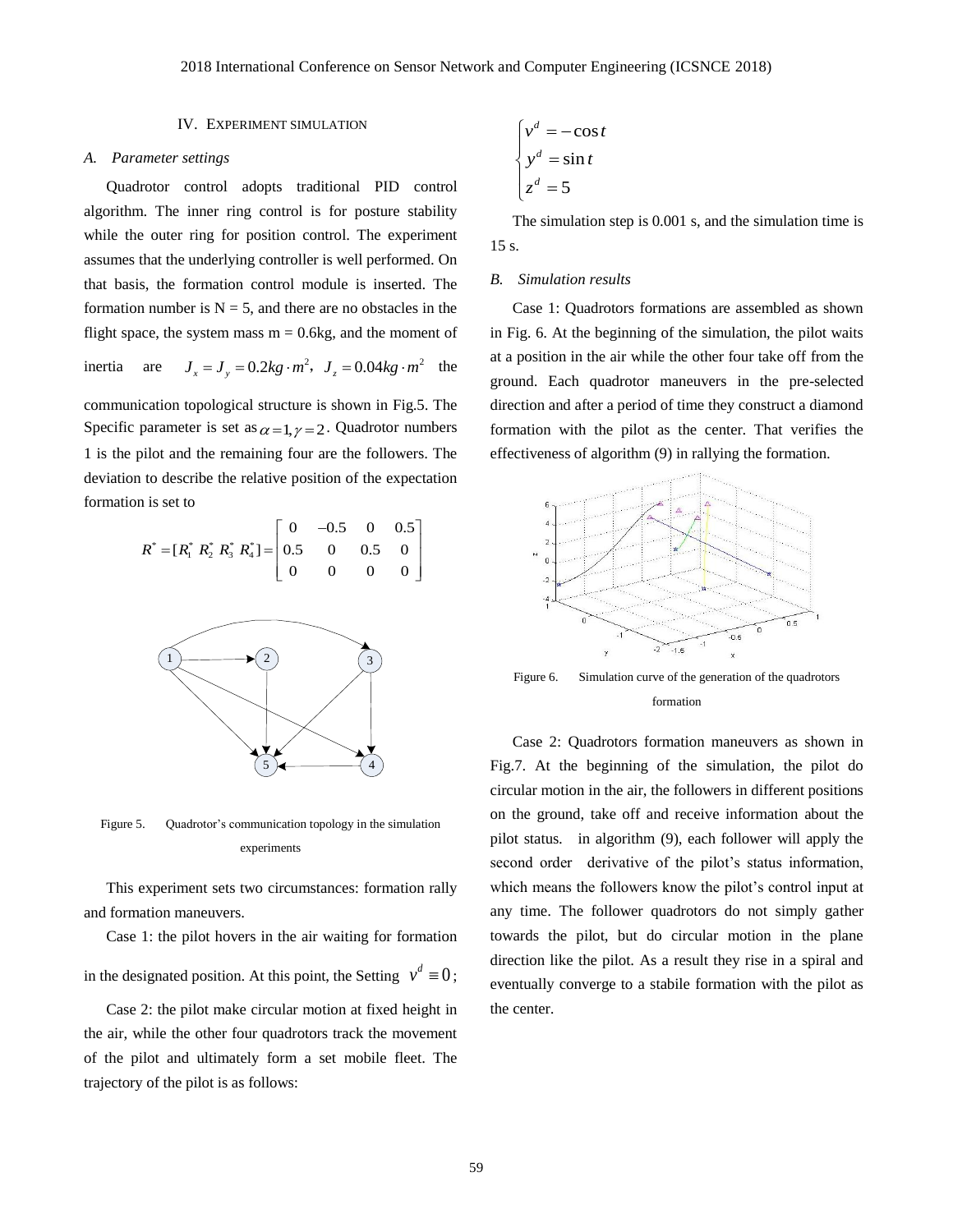

Figure 7. Simulation curve of quadrotor formation maneuver

Fig. 8 and Fig. 9 show more clearly the rule of change in position and speed of each members of the formation from the X direction and Z direction. From Fig.8 (a), we can see the quadrotors rapidly gather to the pilot (the black curve) after they take off. At  $t = 4s$  the followers get close to the specified location and they are able to track the trajectory change of the pilot. From Fig.8 (b), we can see after  $t = 5s$  with consistency algorithm, the following quadrotors is consistent with the pilot's speed and are able to track speed changes of the pilot. Fig.9 describes quadrotors' position and speed change curve in Z direction. The changing rule is roughly the same to that in the X direction, so we do not talk about it in detail. Under the guidance of second order coherence algorithm, quadrotors formation converges at a higher speed and realizes better synchronization.



(b) Velocity change in X-direction

Figure 8. Curve of each quadrotor's position and velocity change in







### V. CONCLUSION

According to quadrotor aircraft fleet formation problem, the quadrotor is described as a second order integrator dynamics model and a method called distributed formation control method is designed based on graph theory and leading to follow method. The research is mainly focused on the second-order coherence algorithm in the application of the quadrotor aircraft fleet formation. In formation control layer, the quadrotor is regard as a particle in three-dimensional space, and by using the consistent algorithm with leader, the control requirements of marshalling and marshalling maneuver are realized; Finally, the validity of the consistency marshalling algorithm is verified by Matlab simulation.

#### **REFERENCES**

- [1] WANG X.K., LI X., ZHENG Z.Q., Survey of Develop- ments on Multi-agent Formation Control Related Problems[J]. Control and Decision, 2013, 28 (11):1601-1613.
- [2] Ren W., Beard R.W., Distributed consensus in multi-vehicle cooperative control theory and applications[M]. New York: Spring, 2008.
- [3] WU Z.P., GUAN Z.H.,WU X.Y., Consensus based Formation Control of Multi-rotor System[J]. Control and Decision, 2007, 22(11):1241-1244.